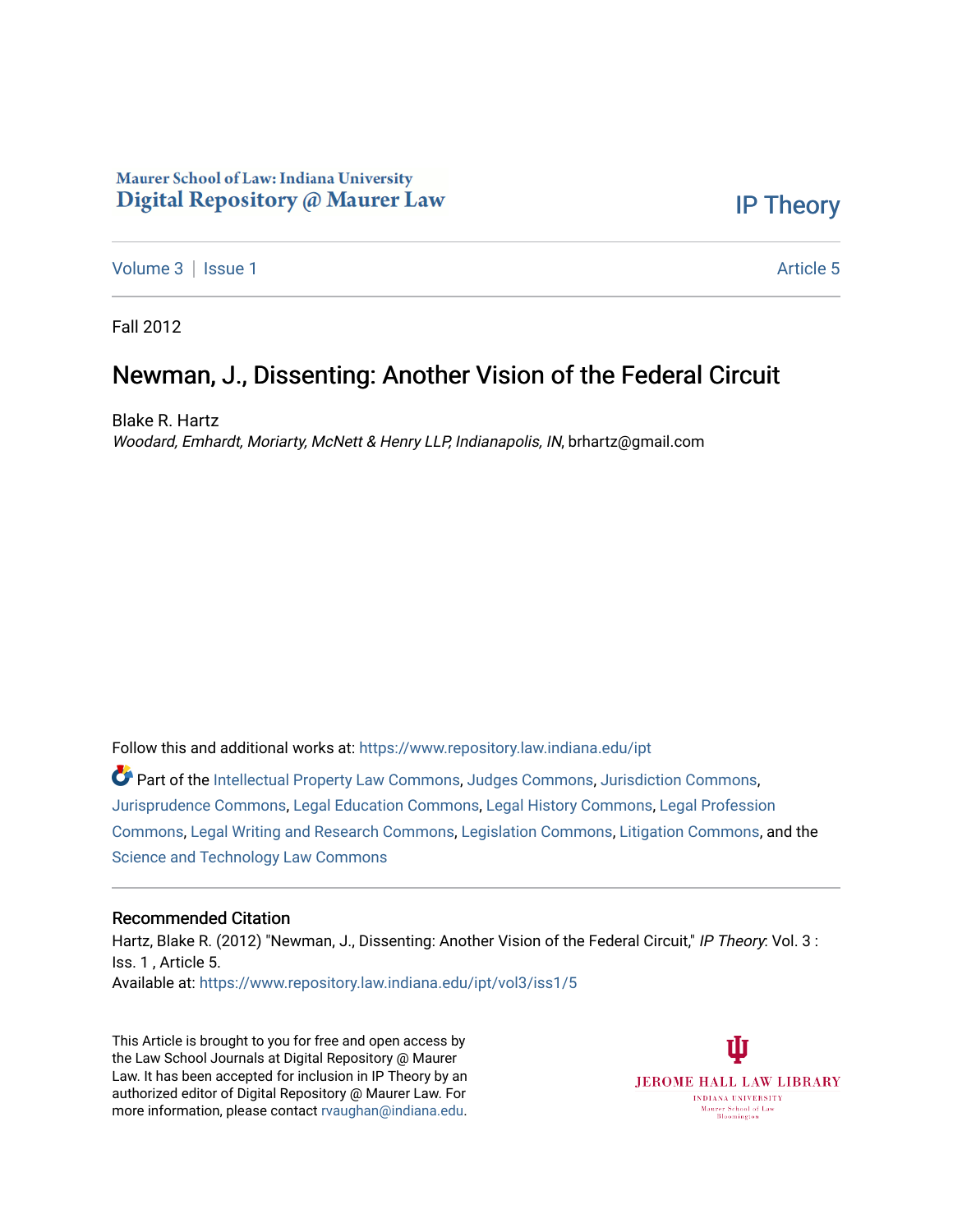

# Newman, J., Dissenting: Another Vision of the Federal Circuit

Blake Hartz\*

# **INTRODUCTION**

This Essay examines how, to some, the Court of Appeals for the Federal Circuit has gone astray. While the wisdom of various aspects of the Federal Circuit has been questioned in recent years by commentators,<sup>1</sup> relatively little attention has been paid to some of the most common and constant criticism: the dissenting opinions of Judge Pauline Newman.2 Examining the dissenting opinions of Judge Newman provides an alternative viewpoint of the Federal Circuit and how it has (at least according to one) erred. Part I discusses the reasons for selecting Judge Newman for the leading role. Part II examines the role of dissenting opinions in general and in particular at the Federal Circuit. Part III provides an empirical overview of Judge Newman's prodigious collection of dissents before addressing some doctrinal areas where her view of the law departs from that of the larger body of Federal Circuit judges. Part IV describes how Judge Newman's dissenting jurisprudence may be reinvoked in the future at the Federal Circuit.

# **I. A Central Figure in Federal Circuit Dialogues**

Before joining the court, Judge Newman had thirty years of experience as a chemist and patent lawyer at FMC Corporation.<sup>3</sup> Her involvement in the American Chemical Society included committee work on patents and related legislation.<sup>4</sup> She served on a domestic

4. *Id.* at 26.

<sup>\*</sup> J.D., Indiana University Maurer School of Law. Thanks to Mark Janis for many opportunities. 1. *See, e.g.*, Craig Allen Nard & John F. Duffy, *Rethinking Patent Law's Uniformity Principle*, 101 Nw. U. L. Rev. 1619 (2007).

<sup>2.</sup> *But see* W. Stanfield Johnson, *The Federal Circuit's Great Dissenter and Her "National Policy of Fairness to Contractors"*, 40 Pub. Contr. L.J. 275 (2011) (analyzing two decades of Judge Newman's dissents in government contracts cases). Judge Newman's disagreements with particular judges have also been examined. *E.g.*, Dennis Crouch, *Dissents: Judges Newman and Dyk*, Patently-O (Sept. 23, 2011, 4:42 PM), http://www.patentlyo. com/patent/2011/09/dissents-judges-newman-and-dyk.html (reporting Judges Newman and Dyk disagreed on over 75% of precedential patent cases in an eighteen-month period in which they were both involved).

<sup>3.</sup> *See* Marion T. Bennett, The United States Court of Appeals for the Federal Circuit: A History 1990- 2002, at 25-26 (2004).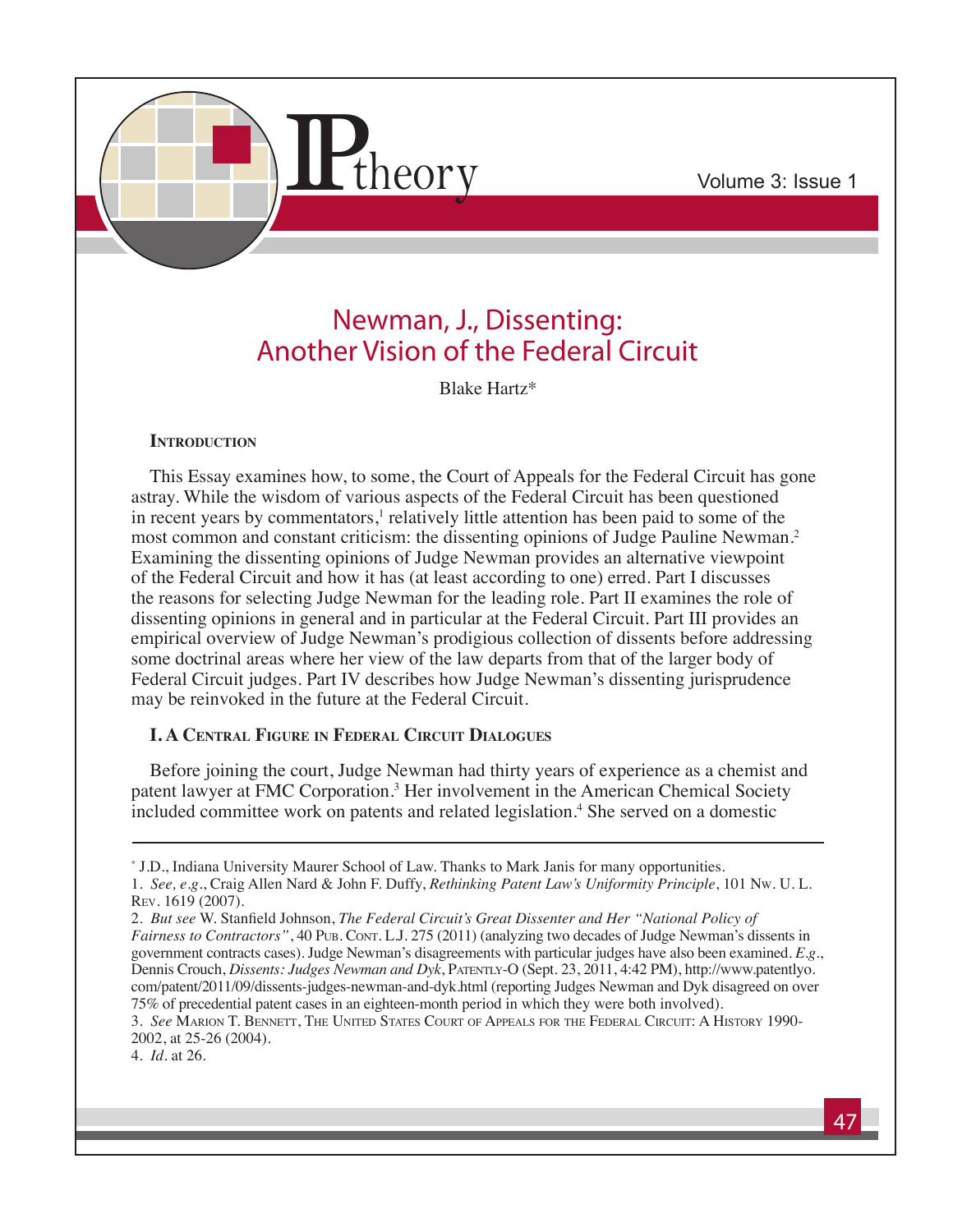policy review committee convened by President Carter starting in 1978,<sup>5</sup> and continued to be an influential industry voice in the creation of the Federal Circuit.<sup>6</sup>

Not only is Judge Newman one of the central figures in the creation of the Federal Circuit, but she also frequently disagrees with her colleagues.7 As the first judge appointed directly to the Federal Circuit, and now entering her twenty-ninth year on the court,<sup>8</sup> she is associated with some 369 dissenting opinions.<sup>9</sup> Compare this with the 892 opinions for the court she has written in the same time.<sup>10</sup> Judge Newman dissents more than anyone else on the court.<sup>11</sup>

Judge Newman is unreserved about expressing her departures from the majority of the court. Additionally, she admits that her opinions are influenced by her experience with the patent system before the Federal Circuit: "Although I've occasionally criticized our treatment of the law, I never forget why we were formed, or the state of the patent law

testimony Newman represented over 107 industry groups, businesses, and universities);.

7. *See* Gregory A. Castanias et al., *2010 Patent Law Decisions of the Federal Circuit: The Advent of "The Rader Court"*, 60 Am. U. L. Rev. 845, 1052 Table 1 (2011) (reporting Newman wrote greatest number of separate opinions in patent cases in 2010, and that nearly half of the patent opinions she authored generated separate opinions by other judges); Dennis Crouch, *Dissenting Opinions at the Federal Circuit*, Patently-O (Sept. 2, 2012, 11:44 AM), http://www.patentlyo.com/patent/2012/09/dissenting-opinions-at-the-federalcircuit.html.

8. Judge Newman was appointed to the court in 1984. *Pauline Newman, Circuit Judge*, U.S. C<sub>T</sub>. App. FOR THE FED. CIR., http://www.cafc.uscourts.gov/judges/pauline-newman-circuit-judge.html.

9. As of April 13, 2012. Using the CTAF database on Westlaw, I searched for "DIS(newman)". The "DIS(NAME)" query actually reports any occurrence of NAME anywhere in the dissent, so it picks up the names of judges joining in the dissent written by another, as well as case citations including "(NAME, J., [dissenting/concurring])". While this limits the accuracy of some of the empirical results in this Essay, it provides some metric of dissension.

10. As of April 13, 2012. Using the CTAF database on Westlaw, I searched for "JU(newman)".

11. I performed searches for the other active judges similar to that described above. *See supra* notes 9 and 10. These results are summarized in Table 3 *infra*. Judge Newman is certainly an outlier with respect to the total number of dissents produced, but less so given her length of service. The most recent group of appointees appears to be writing a greater number of dissents as a percentage of their overall opinion writing. However, these results are skewed by several recent denials of petitions for rehearing en banc, which confuses the way Westlaw tags who the opinion authors are. *See supra* note 9. For example, Judge Wallach is counted as having two dissents and no majority opinions. But his two "dissents" are actually recorded for cases where he joins the opinion of another judge dissenting from the denial of rehearing en banc, *Byrne v. Wood, Herron & Evans, LLP*, 676 F.3d 1024 (Fed. Cir. 2012), and *Marine Polymer Techs., Inc. v. HemCon, Inc.*, 672 F.3d 1350 (Fed. Cir. 2012). *See also, e.g.*, Gregory A. Castanias et al., *Survey of the Federal Circuit's Patent Law Decisions in 2006: A New Chapter in the Ongoing Dialogue with the Supreme Court*, 56 Am. U. L. Rev. 793, 978 tbl.2 (2007) (reporting Newman wrote half of all dissents in patent cases in 2006).

<sup>5.</sup> Pauline Newman, *Origins of the Federal Circuit: The Role of Industry*, 11 FED. CIR. B.J. 541, 541-42 (2002).

<sup>6.</sup> *See* Frank P. Cihlar, The Court American Business Wanted and Got: The United States Court of Appeals for the Federal Circuit 9-10 (1982) ("What is clear, however, is that the CAFC *would* have suffered such a fate [died in committee like previous proposals] without the efforts of a handful of people, including . . . Pauline Newman of FMC Corporation . . ."); Newman, *supra note 5,* at 543 (noting that in Congressional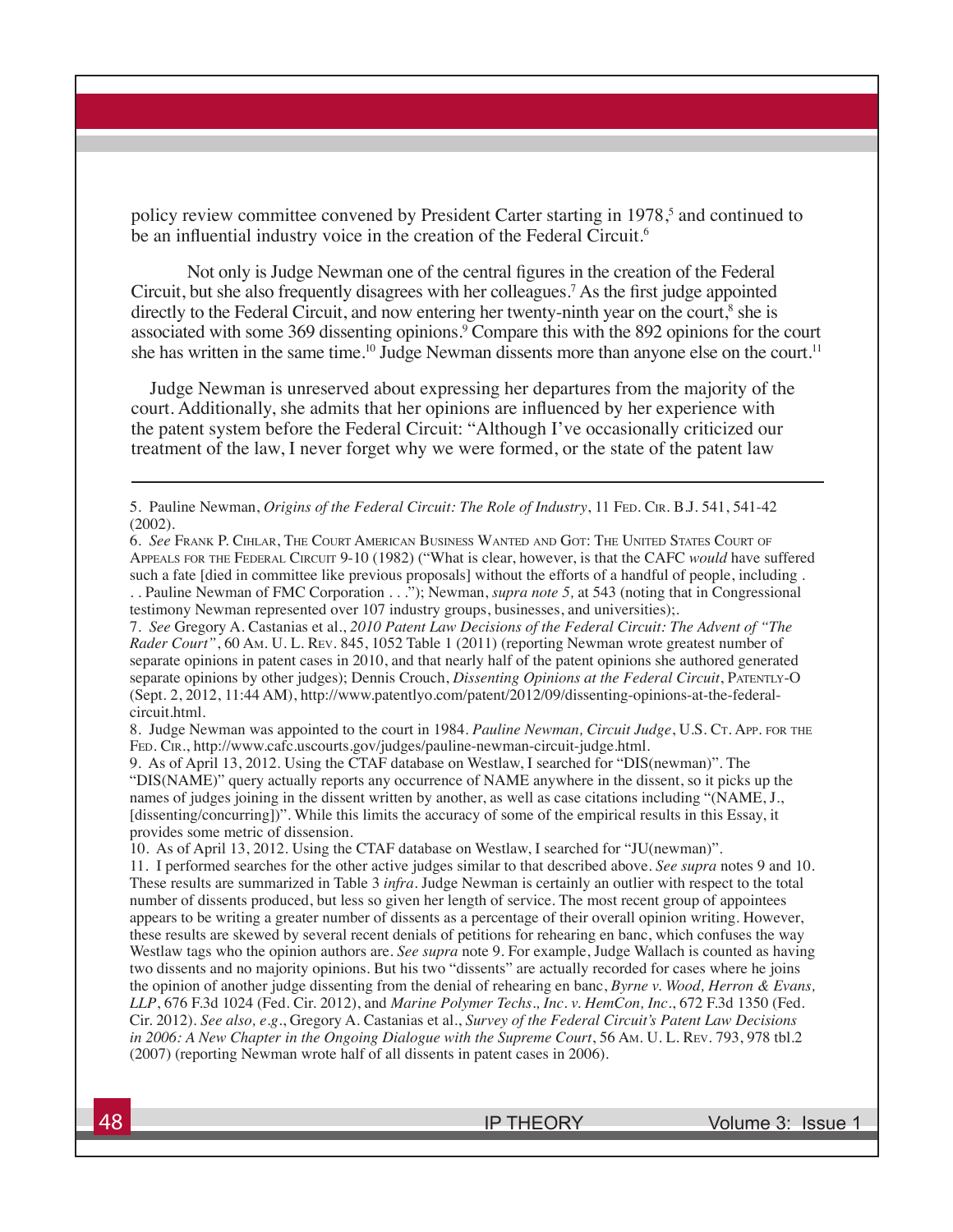before we arrived."12 If there is a "dialogue" about, among, or between the Federal Circuit and anyone else, Judge Newman is one of the discernible voices.

#### **II. Dissenting Opinions and the Federal Circuit**

#### *A. Functions of Dissent*

Some judges criticize the proliferation of dissents. Judge Posner claims "[m]ost judges do not like to dissent" for a variety of reasons, including the perception that writing a dissent increases the significance of the majority opinion.<sup>13</sup> Moreover, writing dissents frays the collegiality that is central to small-group appellate decision-making.14 Commentators have long recognized that dissents undermine public confidence in the judicial system because they "reveal[] the amateurish uncertainty of the judicial mind."<sup>15</sup> Even Justice Holmes, himself a great dissenter, called dissents "useless" and "undesirable" (in a dissenting opinion, of course).<sup>16</sup>

But dissenting opinions serve important purposes. They can be prophetic, "point[ing] the way to our future, showing us what we and our government can and should become."<sup>17</sup> Dissents can be specifically written to trigger further review by the Supreme Court,<sup>18</sup> the en banc court,<sup>19</sup> or the legislature.<sup>20</sup> They can improve the majority opinion and keep the majority's characterization of the record honest.<sup>21</sup> Dissents also communicate to the losing party that their arguments were heard, $^{22}$  alleviating some of the public confidence problems that might otherwise be created by appearing to undermine the majority.

13. Richard A. Posner, How Judges Think 32 (2008).

15. William A. Bowen, *Dissenting Opinions*, 17 Green Bag 690, 693 (1905).

<sup>12.</sup> Newman, *supra* note 5, at 541; *see also* Judge Pauline Newman, *After Twenty-Five Years*, 17 Fed. Cir. B.J. 123, 123 (2007) ("It is time, again, to think creatively, to assure that the law and the policy it implements are optimum for today's and tomorrow's science and its technologic applications.").

<sup>14.</sup> *See id.* at 32-34. The theory of "dissent aversion" has been documented in some academic studies. *E.g.*, Stefanie A. Lindquist, *Bureaucratization and Balkanization: The Origins and Effects of Decision-Making Norms in the Federal Appellate Courts*, 41 U. Rich. L. Rev. 659, 694-96 & tbl.5 (2007). Judge Posner says this result is expected, because on a larger court, the dissenting judge will not be on the same panel with the majority as often, and therefore have less incentive to be nice. *See* Posner*, supra* note 13, at 32 n.30; *see also*  Alex Kozinski & James Burnham, *I Say Dissental, You Say Concurral*, 121 Yale L.J. Online 601, 609-10 (2012) (noting growth of en banc activity as courts have grown and generated more "outlier panels").

<sup>16.</sup> N. Sec. Co. v. United States, 193 U.S. 197, 400 (1904) (Holmes, J., dissenting).

<sup>17.</sup> William A. Fletcher, *Dissent*, 39 GOLDEN GATE U. L. REV. 291, 295 (2009). Justice Brennan described these "prophetic" dissents as those that "soar with passion and ring with rhetoric" and "at their best, straddle the worlds of literature and law." William J. Brennan, Jr., *In Defense of Dissents*, 37 Hastings L.J. 427, 431 (1986).

<sup>18.</sup> *E.g.*, Evan A. Evans, *The Dissenting Opinion—Its Use and Abuse*, 3 Mo. L. Rev. 120, 131 (1938).

<sup>19.</sup> Fletcher, *supra* note 17, at 296, 299-300.

<sup>20.</sup> *Id.* at 299.

<sup>21.</sup> *Id.* at 297-98.

<sup>22.</sup> *Id.* at 298-99.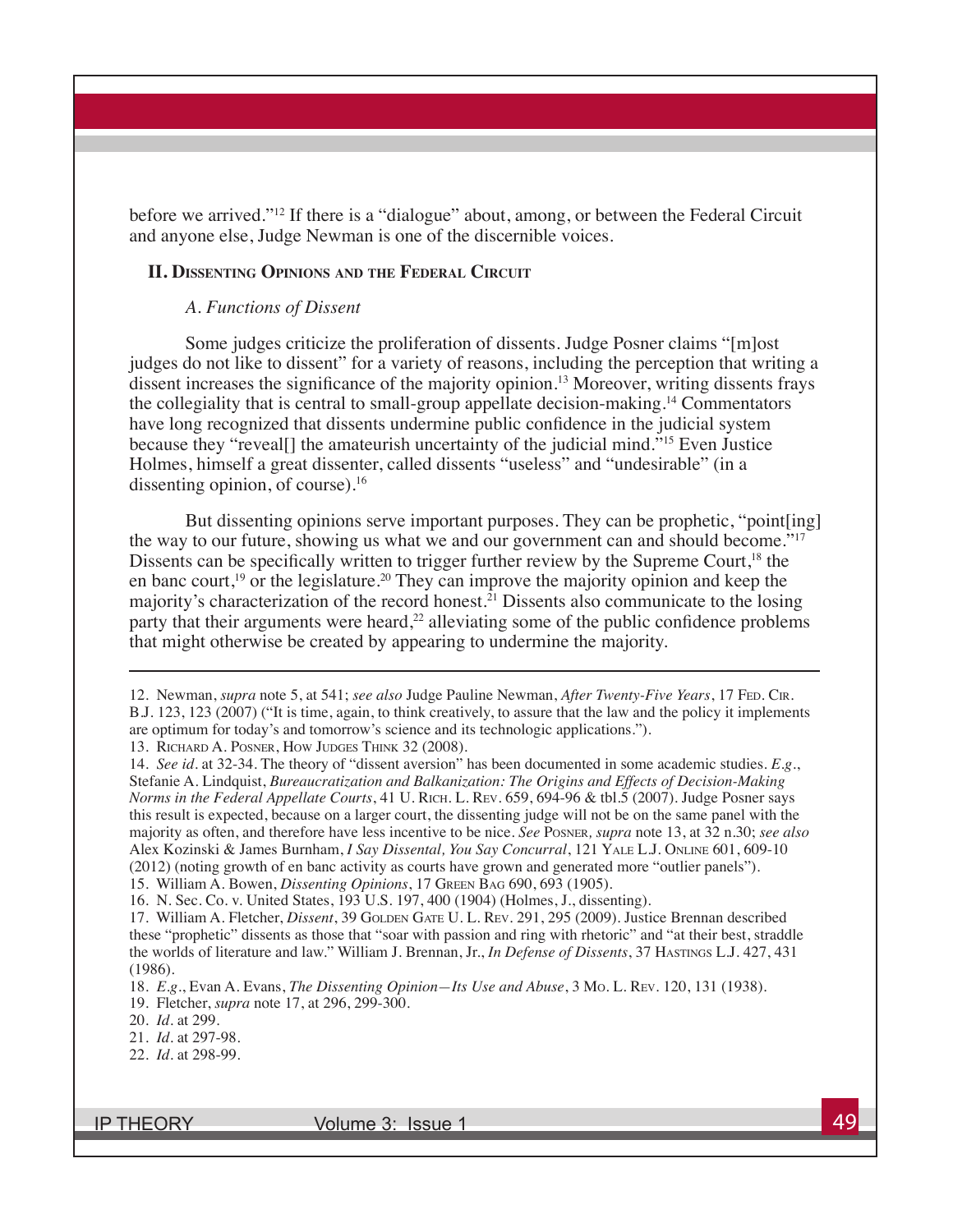#### *B. Dissenting Opinions in the Federal Circuit*

The Federal Circuit has jurisdictional peculiarities that raise the stakes for dissenting opinions. For its subject matter jurisdiction, the Federal Circuit is the exclusive appellate forum.23 Among other things, this prevents the creation of "circuit splits" that form the basis of many petitions for *certiorari* and trigger the involvement of the Supreme Court.24 While there has been a recent uptick in the number of Federal Circuit cases decided by the Supreme Court, the lack of a jurisprudential "conversation" between the Federal Circuit and both the sister Courts of Appeals and the Supreme Court has been noted throughout the Federal Circuit's history.25 The ABA's opposition to the creation of the Federal Circuit originally was due, in part, to this lack of a "percolation" of issues with the other circuits.<sup>26</sup> Indeed, some judges of the Federal Circuit have complained about a lack of competing voices.<sup>27</sup> Judge Newman, however, maintains that "because the Federal Circuit itself airs divergent viewpoints in important cases," issues "that may warrant further judicial or legislative consideration" receive sufficient attention.28 In the words of one commentator, "[o]ne thing the Federal Circuit has learned to do is to write dissents that attract Supreme Court review."29

Like the other federal appellate courts, panel opinions of the Federal Circuit are binding on future panels unless an en banc ruling (or a Supreme Court decision) intervenes and changes the law.30 Although the court has a practice of circulating opinions to the

24. Nard & Duffy, *supra* note 1, at 1623-24.

26. Pauline Newman, *The Federal Circuit—A Reminiscence*, 14 Geo. Mason L. Rev. 513, 516-17 (1992). 27. *See* Randall R. Rader, *The United States Court of Appeals for the Federal Circuit: The Promise and Perils of a Court of Limited Jurisdiction*, 5 Marq. Intell. Prop. L. Rev. 1, 4 (2001); *see also* Nard & Duffy, *supra*  note 1, at 1622-24 (describing statements by Judges Michel and Rader).

28. Judge Pauline Newman, *The Federal Circuit in Perspective*, 54 Am. U. L. Rev. 821, 823 (2005) (responding to arguments raised by the ABA litigation section in opposition to the creation of the Federal Circuit); *see also id.* at 826 ("With close questions, diversity of judicial viewpoint is more frequent. Such diversity produces the 'percolation' that scholars feared would be lost to the Federal Circuit, and indeed can lead to consensus strengthened by the deliberations in reaching it."); Pauline Newman, *The Sixth Abraham L. Pomerantz Lecture: Commentary on the Paper by Professor Dreyfuss*, 61 Brook. L. Rev. 53, 62 (1995) (claiming the concern over lack of Supreme Court attention due to insufficient intercircuit conflict "has not been borne out in practice").

29. Rochelle Cooper Dreyfuss, *The Federal Circuit as an Institution: What Ought We to Expect?*, 43 Loy. L.A. L. Rev. 827, 840 (2010) (collecting cases).

30. *E.g.*, Federal Circuit Internal Operating Procedure 13 ¶1. Problems of relative youth (and lack of precedent) of the Federal Circuit are at least partially ameliorated by the incorporation of Court of Customs and Patent Appeals and Court of Claims cases as binding precedent. *See* S. Corp. v. United States, 690 F.2d 1368 (Fed. Cir. 1982).

<sup>23. 28</sup> U.S.C. §§ 1292(c), (d), 1295 (2006) (referring to "exclusive" jurisdiction). Determining whether something falls within the "arising under" jurisdiction of the statutes listed in § 1295 is governed by the wellpleaded complaint rule. Christianson v. Colt Indus., 486 U.S. 800 (1988). For certain administrative actions, parties can seek review or redetermination, depending on the context, at the district court level before that same subject would be appealable to the Federal Circuit. *See, e.g.*, 35 U.S.C. § 145.

<sup>25.</sup> *See, e.g.*, Mark D. Janis, *Patent Law in the Age of the Invisible Supreme Court*, 2001 U. Ill. L. Rev. 387, 389.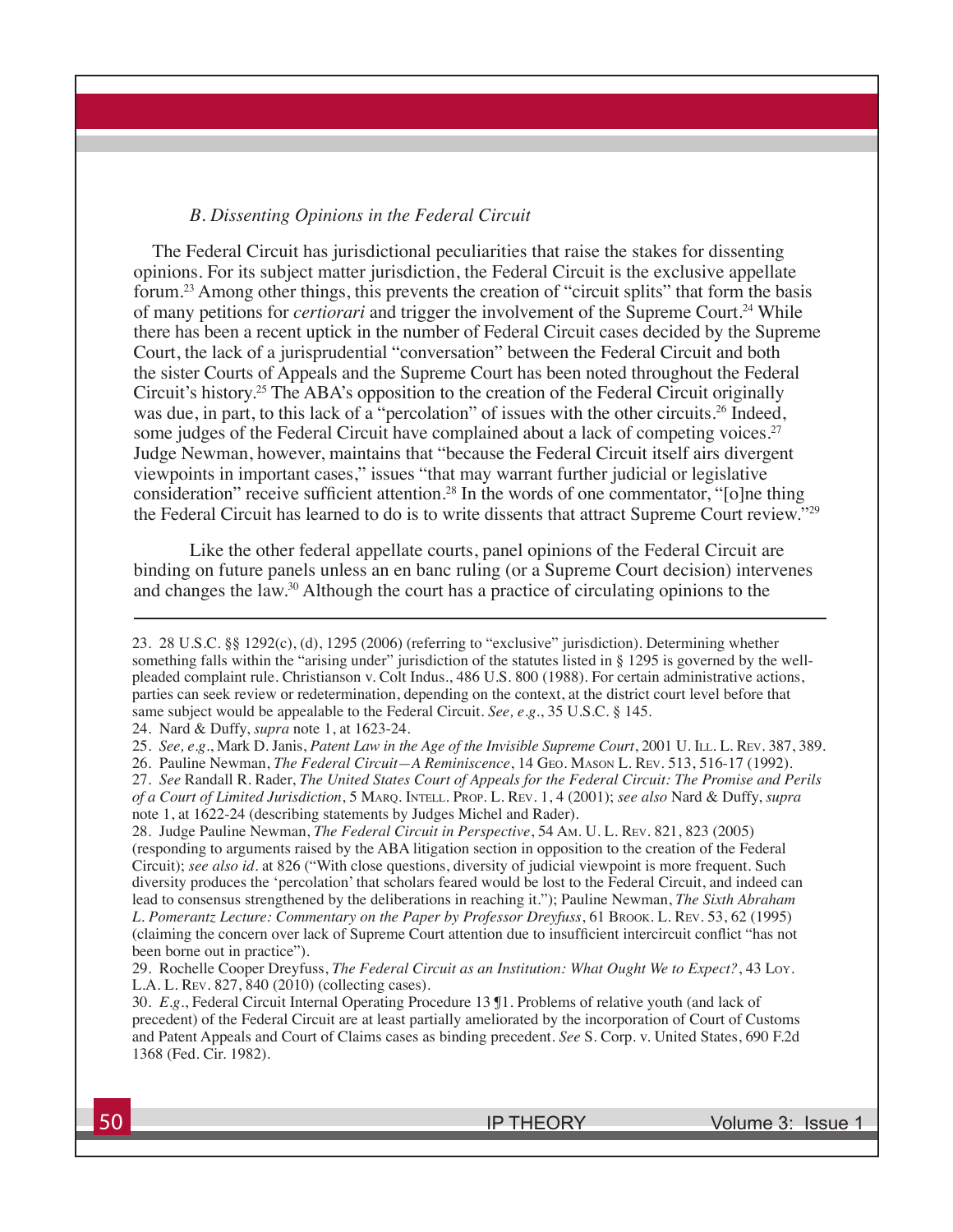chambers of all active judges before publication, $31$  this rarely results in hearing issues en banc.32 The rate at which cases are decided en banc at the Federal Circuit is among the lowest of the Courts of Appeals.<sup>33</sup> Despite this, dissent from denial of rehearing en banc can be important to changing the law<sup>34</sup> and its practice<sup>35</sup> at the Federal Circuit.

#### **III. Newman, J., Dissenting**

#### *A. By the Numbers*

#### 1. Statistical Overview of Judge Newman's Dissent Writing

Table 2 in the Appendix shows how Judge Newman's dissent and majority opinion writing has varied over time. Although there is quite a bit of variation, Judge Newman's rate of dissent, as measured against the number of majority opinions she has authored in a given year and illustrated in Figure 1, below, has generally increased with her length of service on the court.36 Figure 2 presents the same information, but calculated against the total of majority, dissenting, and concurring opinions.<sup>37</sup> The dissent rate, when simply compared to the number of opinions authored (calculated as either majority plus dissent or majority, concurrence, and dissent), increases by about 1% each year. However, if we account for the growing caseload of the court, including the growing number of panels Judge Newman has sat on, trends are less pronounced, as illustrated in Figure 3.38 That rate of increase is less than 0.3% per year.

<sup>31.</sup> Federal Circuit Internal Operating Procedure 10 ¶5.

<sup>32.</sup> Christopher A. Cotropia, *Determining Uniformity Within the Federal Circuit by Measuring Dissent and En Banc Review*, 43 Loy. L.A. L. Rev. 801, 817 (2010) (reporting en banc rate of the Federal Circuit as 0.18% of all cases over period of study).

<sup>33.</sup> *Id.*

<sup>34.</sup> *See, e.g.*, Kozinski & Burnham, *supra* note 14, at 607-08. Kozinski and Burnham call a dissent from denial of rehearing en banc a "dissental". *Id.* at 601. Among other redeeming functions of dissentals, they identify use of dissentals in later cases by the Supreme Court. *Id.* at 608 (citing Chickasaw Nation v. United States, 534 U.S. 84, 91 (2001) (citing Little Six, Inc. v. United States, 229 F.3d 1383, 1385 (Fed. Cir. 2000) (Dyk, J., dissental))).

<sup>35.</sup> *Id.* at 608 (citing the use of Judge Newman's dissental in *Atlantic Thermoplastics Co. v. Faytex Corp.*, 974 F.2d 1279 (Fed. Cir. 1992), in a reference book to explain why patent prosecutors should avoid product-byprocess claims).

<sup>36.</sup> *See infra* fig.1. The slope of the best-fit line is 0.0107, meaning the rate increases over 1% per year. I have omitted concurrences from this figure. The tendency to increase the frequency of dissent with time on a court is not unique to Judge Newman. *See* Brennan, *supra* note 17, at 427 (noting that Justice Brennan dissented zero times in sixteen opinions his first term, but dissented forty-two times out of fifty-six in the October 1984 term). 37. Westlaw counts a concurrence-in-part, dissent-in-part as both a concurrence and a dissent. Thus, D/

<sup>(</sup>D+M+C) may undercount because the denominator contains multiples. However, simply counting dissents may overcount, since dis(JUDGE) will pick up things like "(JUDGE, J., dissenting)" in a citation and "with whom JUDGE, Circuit Judge, concurs" in the dissenting opinion. Concurrences are potentially overcounted in this way, too. I've tried to provide a mixture of different counting/trending techniques to ensure that the overall conclusions are sound.

<sup>38.</sup> *See infra* fig.3. The slope of the best-fit line is 0.0027.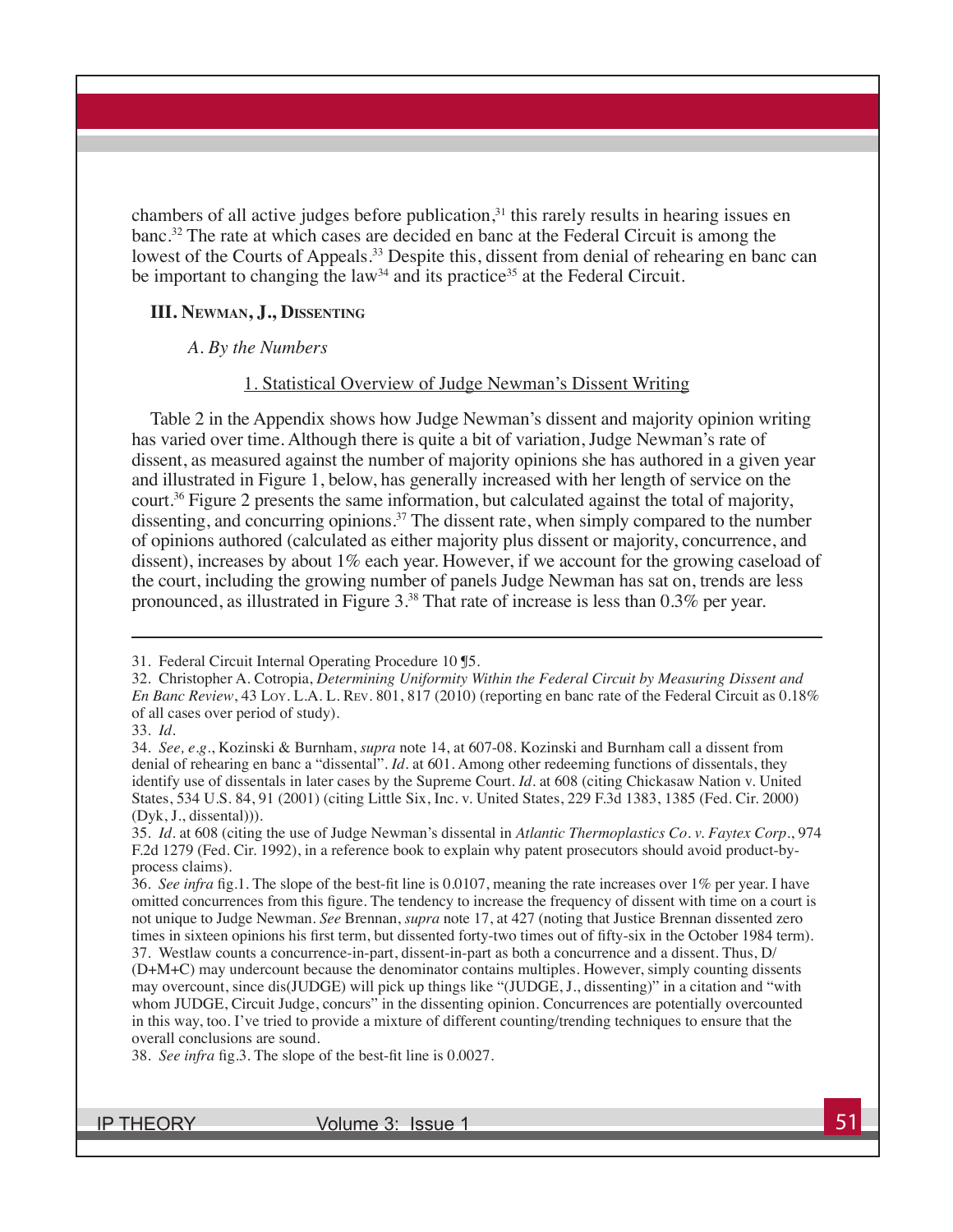

**Figure 1: Percentage of Opinions Dissenting Over Time**



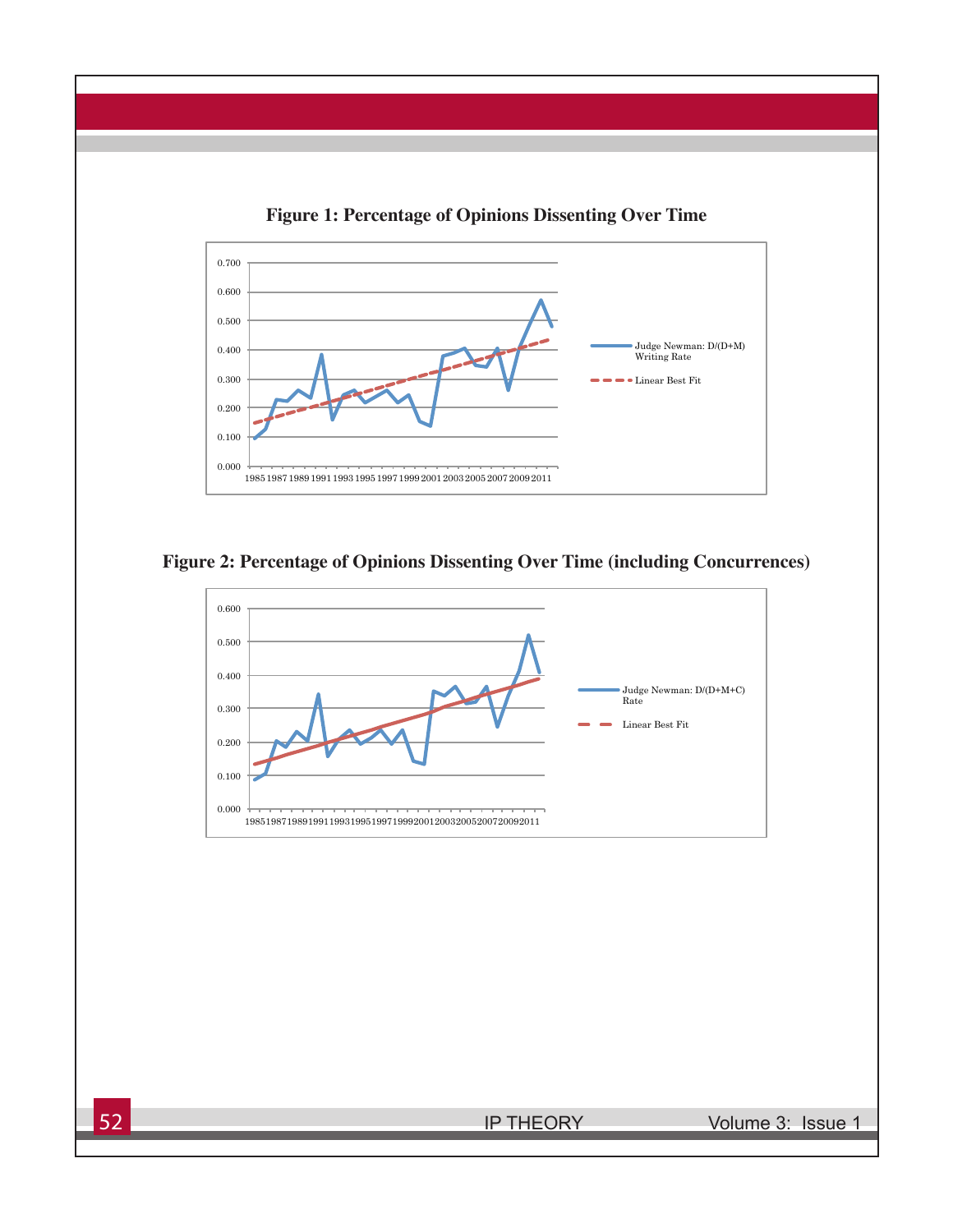

**Figure 3: Dissent Rate Per Panel Compared to Per Opinion**

The overall numbers reinforce the perception that Judge Newman dissents frequently. She has dissented in more than 7% of the cases she has been involved in while writing majority opinions in only 17% of them.39 Comparing Judge Newman to (most of) the other members of the court is also illustrative of her prodigious dissenting rates. Table 3 in the Appendix compiles these results. Of the current court, she has one of the lowest writing rates for majority opinions (discounting the three most recent appointees), and simultaneously the highest writing rate for dissenting opinions. Of the former judges, only Judge Davis, dissenting in 5.6% of the cases he appeared in, is comparable to Judge Newman's 7.1% dissent rate. By comparison, some of the other former active judges of the court have extremely low dissent rates: Rich, less than 0.6%; Markey, 1.1%; Clevenger, 1%; Archer, 1%; Michel, 1.1%.

However measured, Judge Newman is responsible for much of the dissent on the court, past and present. Christopher Cotropia reports 538 dissenting opinions in Federal Circuit cases in fiscal years 1998-2009.<sup>40</sup> By my count, about 35% of those dissents (191) are from Judge Newman.41 Cotropia also notes that 325 of the dissents in his study are patent cases, and the rate of dissent (compared to total number of opinions) is almost three times greater in patent cases.<sup>42</sup> Applying the same methodology as Cotropia, Judge Newman is

<sup>39.</sup> *See infra* tbl.2.

<sup>40.</sup> Cotropia, *supra* note 32, at 815 tbl.1. Cotropia's numbers include all opinions and orders, regardless of publication or precedential status. *See id.* at 811.

<sup>41.</sup> *See infra* tbl.2. However, the search technique is imperfect, and captures things like "with whom NEWMAN, Circuit Judge, joins, dissenting from denial of rehearing en banc" and citations including "Newman, J." in dissenting opinions. Nonetheless, it provides some proxy.

<sup>42.</sup> Cotropia, *supra* note 32, at 816 tbl.2. Cotropia defined "patent case" broadly to include "any case involving a patent law issue, no matter how tangential that issue was to the main issues." *Id.* at 813. He achieved this by simply structuring the Westlaw query like this: op(patent!) dis(patent!) & da(aft 9/30/1997 & bef 10/1/2009). *See id.* at 813 n.70. This method labels any case that includes the word "patent" as a "patent case".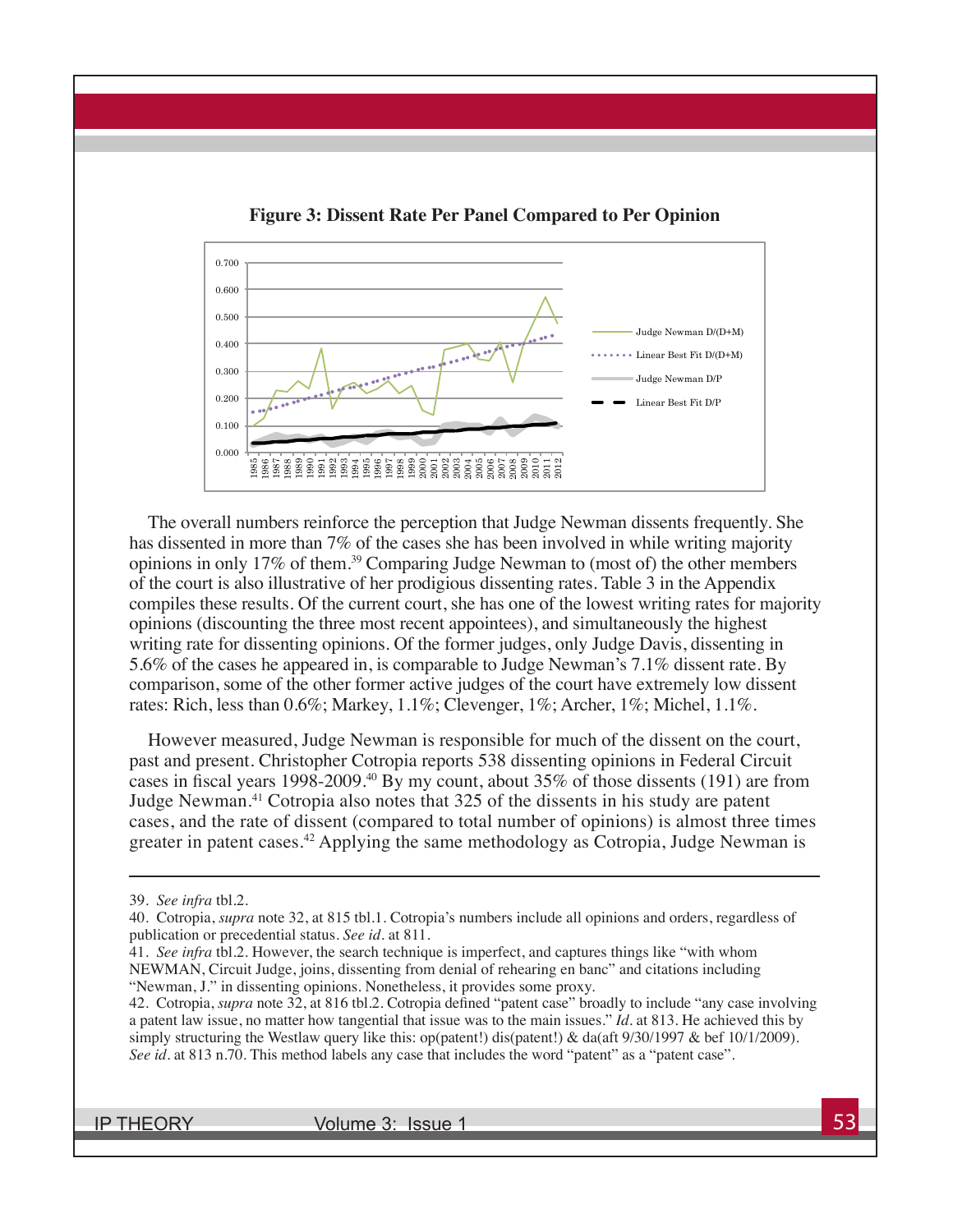involved in 112 (34%) of the dissents in patent cases over the relevant period.<sup>43</sup> Over her entire career, Judge Newman has dissented in over 15% of the patent cases in which she appeared on the panel, more than twice her overall rate, while writing majority opinions in 29% of patent cases she hears, which is also substantially more than her overall writing rate.44

## 2. Recent Trends in Judge Newman's Dissents

Examining the most recent dissents in depth provides additional insights into current differences in opinion. Seventy-four opinions, starting in fiscal year 2009 to April 2012, were categorized based on subject matter jurisdiction and the type of issue dissented from. The study included all opinions in which Judge Newman authored or joined in a dissent. Applications of the broad labels of "jurisdictional," "procedural," and "substantive" to the type of issue the dissent focuses on is imperfect and somewhat subjective, but nonetheless provides some insight into the variety of decisions involved. Table 1 below summarizes the results from the study.

| Table 1: Judge Newman Dissents by Subject Matter, FY2009 to April 2012 |                       |            |                    |                     |  |  |  |  |  |  |  |
|------------------------------------------------------------------------|-----------------------|------------|--------------------|---------------------|--|--|--|--|--|--|--|
| <b>Subject Matter</b>                                                  | <b>Jurisdictional</b> | Procedural | <b>Substantive</b> | <b>Total of Row</b> |  |  |  |  |  |  |  |
| Antidumping                                                            | 0                     |            |                    |                     |  |  |  |  |  |  |  |
| Claim <sup>45</sup>                                                    |                       |            | 6                  | 8                   |  |  |  |  |  |  |  |
| Contract                                                               | 2                     |            | 5                  | 8                   |  |  |  |  |  |  |  |
| Customs                                                                | 0                     | 0          | 2                  |                     |  |  |  |  |  |  |  |
| <b>Employee Benefits</b>                                               | 1                     |            | 5                  |                     |  |  |  |  |  |  |  |
| Patent                                                                 | 3                     | 11         | 23                 | 37                  |  |  |  |  |  |  |  |
| <b>Taking</b>                                                          | 0                     |            | ว                  |                     |  |  |  |  |  |  |  |
| Trademark                                                              | 1                     | O          | 3                  |                     |  |  |  |  |  |  |  |
| Vaccine                                                                | 0                     |            |                    |                     |  |  |  |  |  |  |  |
| Veterans                                                               | 0                     | 3          | 0                  | ੨                   |  |  |  |  |  |  |  |
| <b>Total of Column</b>                                                 | 8                     | 17         | 49                 | 74                  |  |  |  |  |  |  |  |

A few points about Table 1 stand out. First, in accordance with the overall trend of higher dissent rates in patent cases described in the previous section, Judge Newman's

<sup>43.</sup> My query: dis(newman) & da(aft 9/30/1997 & bef 10/1/2009) & (op(patent!) dis(patent!)).

<sup>44.</sup> Using the query techniques described *supra* notes 42-43, Judge Newman has, in patent cases over her entire career, 1324 panels, 207 dissents, 393 majority opinions, 103 concurrences, and 58 opinions concurringin-part and dissenting-in-part.

<sup>45.</sup> This includes all claims that weren't a government contract or a taking, such as tax refunds, judicial compensation, and various other claims against administrative agencies.

**<sup>54</sup> IP THEORY** Volume 3: Issue 1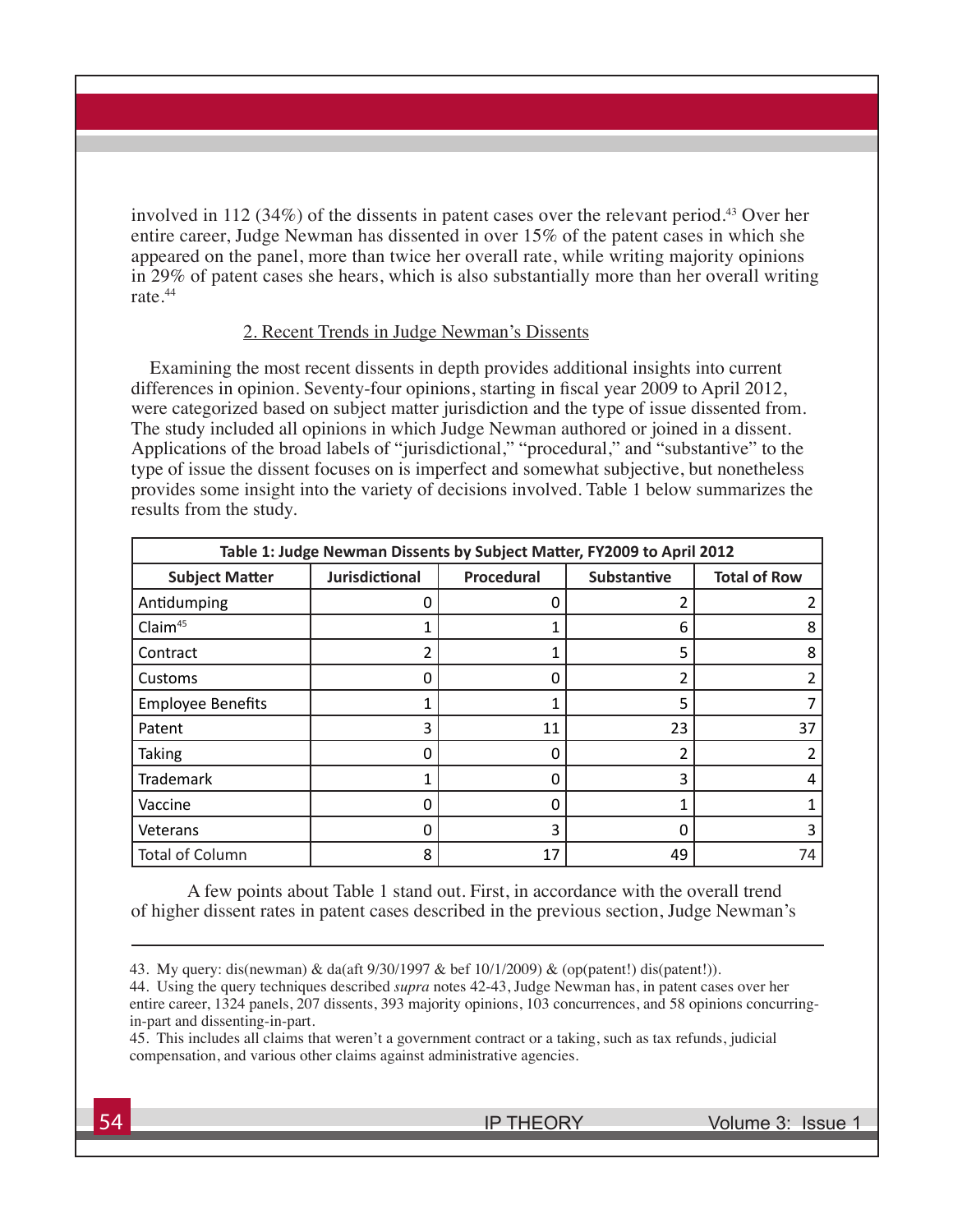dissents over the past three years are weighted heavily towards patent cases. Notably, half of her dissents over the period are in patent cases; issues of claim construction, obviousness, contract interpretation accounted for twelve of these, while no other specific issue garnered more than two. Second, disagreements about jurisdiction, which would ideally be a welldefined area, are relatively frequent.

## *B. By the Words*

Although Judge Newman's dissents are too numerous to comprehensively discuss, a few highlights of common themes show differences of opinion about the role of the Federal Circuit and the law it produces.

# 1. Fact/Law Distinction and Appellate Review

Judge Newman has repeatedly criticized the rest of the court for turning questions that appear to be factual into legal issues that can be decided by the court. Her dissent in *Markman I* is perhaps the most prominent example. There, she examines many definitions of what it means for an issue to be "fact" and finds that defining "inventory" is a "fact" under all of them.<sup>46</sup> She argues claim construction as a matter of law "distorts the trial/appellate relationship" and "manifests a heady misperception of our assignment as a national appellate court."<sup>47</sup> Even if the legal effect of a claim is a legal issue, it is premised on underlying facts that should not be reclassified as "law."<sup>48</sup> Furthermore, she notes, that labeling factual inquiries as legal inquiries may conflict with Seventh Amendment jury trial rights.<sup>49</sup> Obviously, the Supreme Court disagreed with some of these conclusions in *Markman II*.<sup>50</sup> Nonetheless, Judge Newman had raised many of the same issues well before *Markman*, 51 and the debate over the claim construction fact/law matters and how to review the "mongrel" practice rages on.<sup>52</sup> Surprisingly, in one of the more recent cases to approach the claim construction review standard issue, Judge Newman did not write separately from the denial of rehearing en banc.53

- 49. *E.g.*, *id.* at 1000, 1010-17.
- 50. Markman v. Westview Instruments, Inc., 517 U.S. 370 (1996).

53. Retractable Techs., Inc. v. Becton, Dickinson & Co., 659 F.3d 1369 (Fed. Cir. 2011). *cert. denied*, \_\_\_ S. Ct. \_\_\_, 2013 WL 57105 (2013).

<sup>46.</sup> Markman v. Westview Instruments, Inc., 52 F.3d 967, 1008-10 (Fed. Cir. 1995) (Newman, J., dissenting).

<sup>47.</sup> *Id.* at 1008.

<sup>48.</sup> *See id.* at 1000.

<sup>51.</sup> *See* Senmed, Inc. v. Richard-Allan Med. Indus., Inc., 888 F.2d 815, 821-26 (Fed. Cir. 1989) (Newman, J., dissenting).

<sup>52.</sup> *E.g.*, Amgen Inc. v. Hoescht Marion Roussel, Inc., 469 F.3d 1039 (Fed. Cir. 2006) (generating six separate opinions regarding the denial of rehearing en banc); *see also id.* at 1043 (Newman, J., dissenting from denial of rehearing en banc) (urging all scientific and technological facts be reviewed under the same standards and calling for the standard of review in claim construction to be reopened).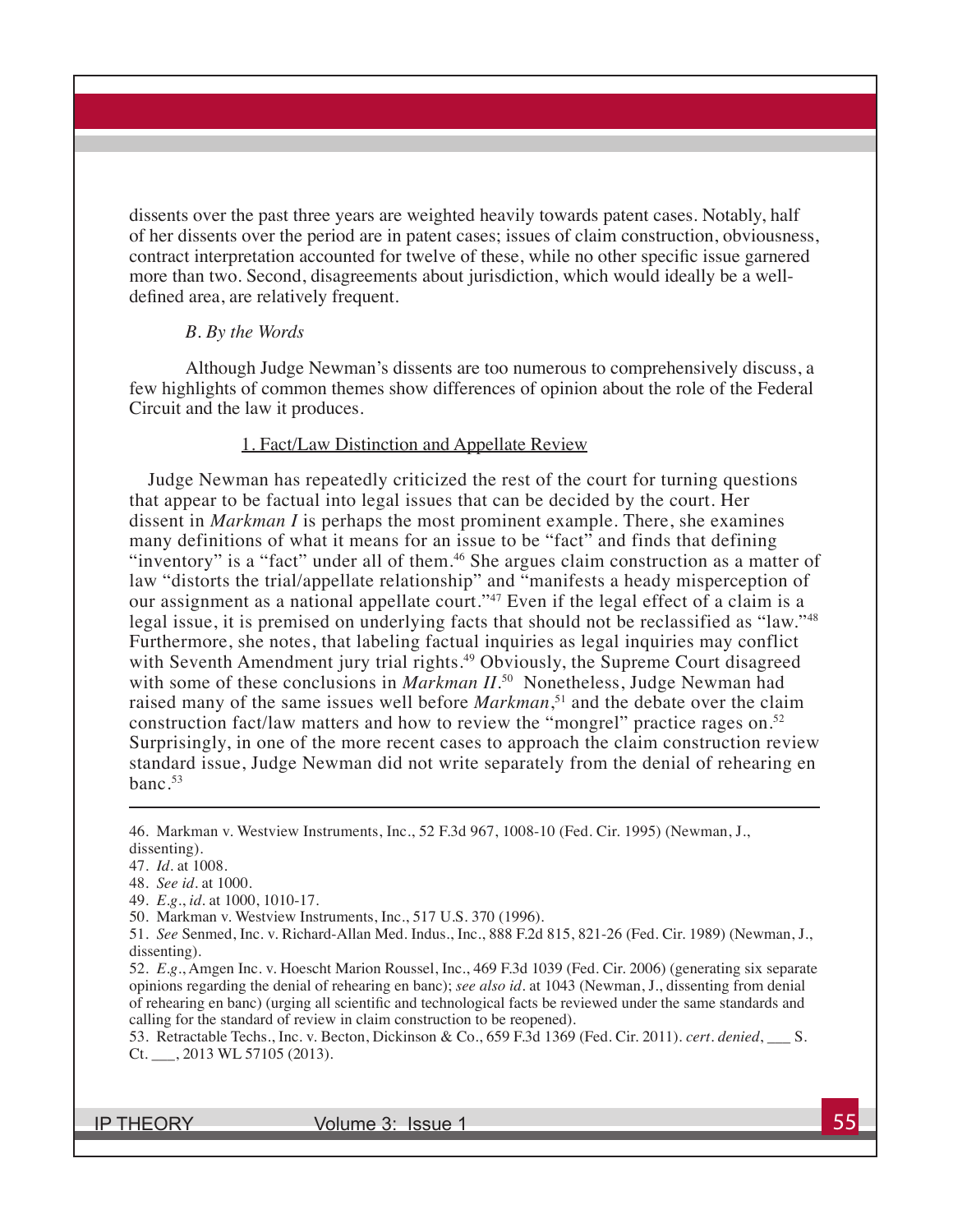But the broader issue of fact/law classification and the role of appellate courts remains a lingering issue. One example is the *Festo* case. On the final remand from the Supreme Court, Judge Newman criticizes the majority for "converting two of the Court's three rebuttal criteria into questions of law and then deciding them, sua sponte, without trial or record."54 She also dissented in *Lough v. Brunswick Corp.*, stating that experimental use should remain classified as a question of fact.<sup>55</sup> Similarly, in a recent contracts case, she dissents because "[t]he panel majority now redesignates some critical findings of fact as rulings of law. . .<sup>"56</sup> Judge Newman's dissents also continue to criticize the court for finding new facts on appeal.<sup>57</sup> She has also recently dissented on the grounds that a panel majority opinion was a new rejection that a patent applicant had had no opportunity to respond to.58 Additionally, Judge Newman has expressed concerns about different standards of review and the relationship of the court to Patent & Trademark Office.<sup>59</sup> Together, these opinions show a lasting disagreement about the role of the Federal Circuit as an appellate court.

# 2. Takings

Judge Newman's view of the Fifth Amendment Takings Clause is more expansive than those of some of her colleagues. Just last year, in *Arkansas Game & Fish Commission*, she dissented from the panel and denial of rehearing en banc decisions, criticizing the majority for finding that a repeated temporary flooding could not be a taking.<sup>60</sup> The Supreme Court reversed in late 2012.<sup>61</sup> Similarly, the *Zoltek Corp*. case illustrates a division at the Federal Circuit over whether patent infringement is cognizable as a taking or merely as

54. Festo Corp. v. Shoketsu Kinzoku Kogyu Kabushiki Co., 344 F.3d 1359, 1378 (Fed. Cir. 2003) (Newman, J., concurring in part and dissenting in part).

55. 103 F.3d 1517, 1519 (Fed. Cir. 1997) (Newman, J., dissenting).

56. Mabus v. Gen. Dynamics C4 Sys., Inc., 633 F.3d 1356, 1365 (Fed. Cir. 2011) (Newman, J., dissenting).

57. *See* Gen. Protecht Grp., Inc. v. Int'l Trade Comm'n, 619 F.3d 1303, 1314 (Fed. Cir. 2010) (Newman, J., dissenting) ("This court now finds its own facts, applies theories that were not raised by any party, uses incorrect standards of review, and creates its own electrical technology contrary to the uniform and unchallenged expert testimony."); *id.* at 1319 ("[T]he court's contrary finding is totally devoid of support."); *see also* Shum v. Intel Corp., 633 F.3d 1067 (Fed. Cir. 2011) (Newman, J., dissenting) ("That a jury is deadlocked does not convert fact into law, and the constitutional right is not negated when the jury is deadlocked."); Exxon Chem. Patents, Inc. v. Lubrizol Corp., 77 F.3d 450, 456 (Fed. Cir. 1996) (Newman, J., dissenting) ("It is inappropriate for the appellate court to make its own scientific finding that such proof is not possible on the court's new criterion.").

58. In re Aoyama, 656 F.3d 1293, 1301 (Fed. Cir. 2011) (Newman, J., dissenting).

59. In re Baxter Int'l, Inc., 698 F.3d 1349, 1351-55 (Fed. Cir. 2012) (Newman, J., dissenting from denial of rehearing en banc); Flo Healthcare Solutions, LLC v. Kappos, 697 F.3d 1367, (Fed. Cir. 2012) (Newman, J., additional views).

60. Ark. Game & Fish Comm'n v. United States, 648 F.3d 1377, 1383 (Fed. Cir. 2011) (Newman, J., dissenting from denial of rehearing en banc); Ark. Game & Fish Comm'n v. United States, 637 F.3d 1366, 1379 (Fed. Cir. 2011) (Newman, J., dissenting).

61. Ark. Game & Fish Comm'n v. United States, No. 11-597, 568 U.S. \_\_\_ (U.S. Dec. 4, 2012).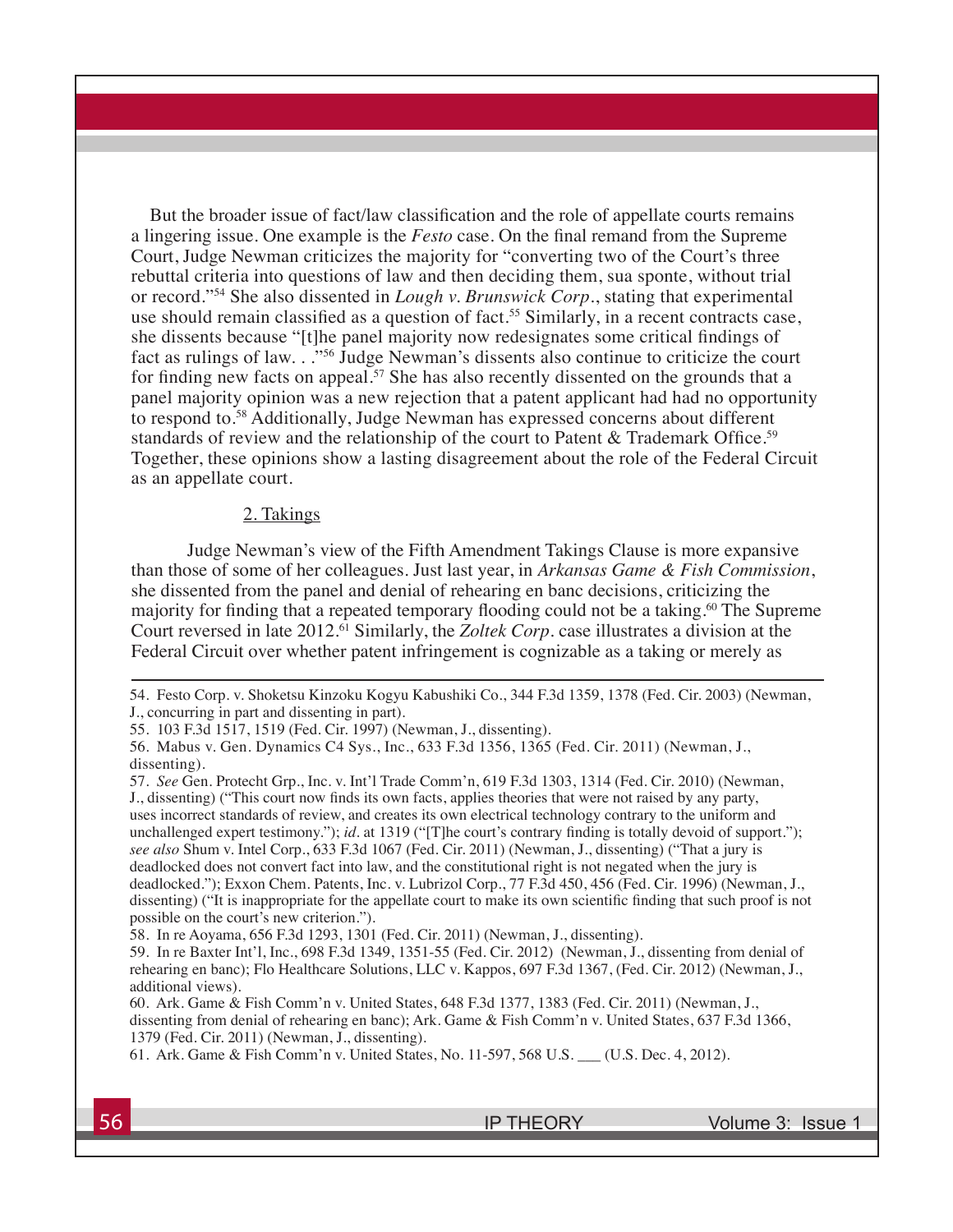a tort that cannot be brought in the Court of Federal Claims.<sup>62</sup> Judge Newman has also disputed the timing of when a taking occurs, $63$  as well as the possessory rights of Native Americans that would give rise to a takings claim.<sup>64</sup>

#### **IV. Judge Newman's Dissents and Federal Circuit Advocacy**

What do Judge Newman's dissents tell us about the Federal Circuit? Even if there is significant conflict at the court, the likelihood of invoking the en banc court is small.<sup>65</sup> To the extent that Federal Circuit en banc practice can be analogized to Supreme Court petitions for certiorari, the framing and presentation of the case similarly takes on paramount importance.<sup>66</sup> This may be especially important because of the recent generational turnover at the Federal Circuit: with three judges with less than two years of experience (and three additional seats currently vacant), it is possible that the newest crop of judges is less set in their ways and more open to the minority viewpoints expressed in the past. If the statistics for Judges O'Malley and Reyna indicate that these judges are willing to depart from their current colleagues, $67$  they may be more willing to depart from precedent and consider dissents of the past. The importance of dissents in changing the law at the Federal Circuit may be even greater than in other circuits given the Federal Circuit's tendency to rely on its own cases and develop a specialized law that is "substantially out of the mainstream."68

64. Bay View, Inc. v. United States, 278 F.3d 1259, 1266-68 (Fed. Cir. 2001) (Newman, J., dissenting) (finding interest in full amount of proceeds of timber sales); Karuk Tribe of Cal. v. Ammon, 209 F.3d 1366, 1380 (Fed. Cir. 2000) (Newman, J., dissenting) (finding sufficient interest to support a takings claim, contrary to the majority).

65. Cotropia, *supra* note 32.

66. Dreyfuss, *supra* note 29, at 834 ("[T]he large number of debates among the Federal Circuit judges, coupled with the low rate of en banc review, suggests that the judges are continually in conflict but fail to frame their disagreements in ways that make en banc review fruitful enough to identify optimal rules on which to converge.").

67. *See infra* tbl.3 (reporting Judges O'Malley and Reyna dissent in 35% and 57% of their filed opinions so far, respectively); *see also* Harold C. Wegner, *New Judges on the Federal Circuit*, IP Frontline, (Apr. 21, 2012), http://www.ipfrontline.com/depts/article.aspx?id=26834&deptid=7 (collecting citations for Judge Reyna). 68. *See* Rochelle Cooper Dreyfuss, *In Search of Institutional Identity: The Federal Circuit Comes of Age*, 23 Berkeley Tech. L.J. 787, 804 & n.84 (2008); *see also, e.g.*, Abraxis Bioscience, Inc. v. Navinta LLC, 625 F.3d 1359, 1368 (Fed. Cir. 2012) (Newman, J., dissenting) (criticizing majority for creating special standing rule when subject of a commercial sale is a patent).

<sup>62.</sup> Zoltek Corp. v. United States, 464 F.3d 1335 (Fed. Cir. 1996); *see also* Zoltek Corp. v. United States, 442 F.3d 1345 (Fed. Cir. 2006) (per curiam) (containing two differently reasoned concurrences and a dissent), *vacated*, 672 F.3d 1309, 1317-18 (Fed. Cir. 2012) (en banc in part).

<sup>63.</sup> Barclay v. United States, 443 F.3d 1368, 1378 (Fed. Cir. 2006) (Newman, J., dissenting) (insisting that a notice of intent to convert a railway into a trail did not constitute a taking (and set a statute of limitations running) because the reversionary interest was not yet terminated, while her colleagues disagreed); Caldwell v. United States, 391 F.3d 1226, 1236 (Fed. Cir. 2004) (Newman, J., dissenting) (same); *see also* John R. Sand & Gravel Co. v. United States, 457 F.3d 1345, 1361 (Fed. Cir. 2006) (similar, involving restrictions on gravel pit based on nearby landfill).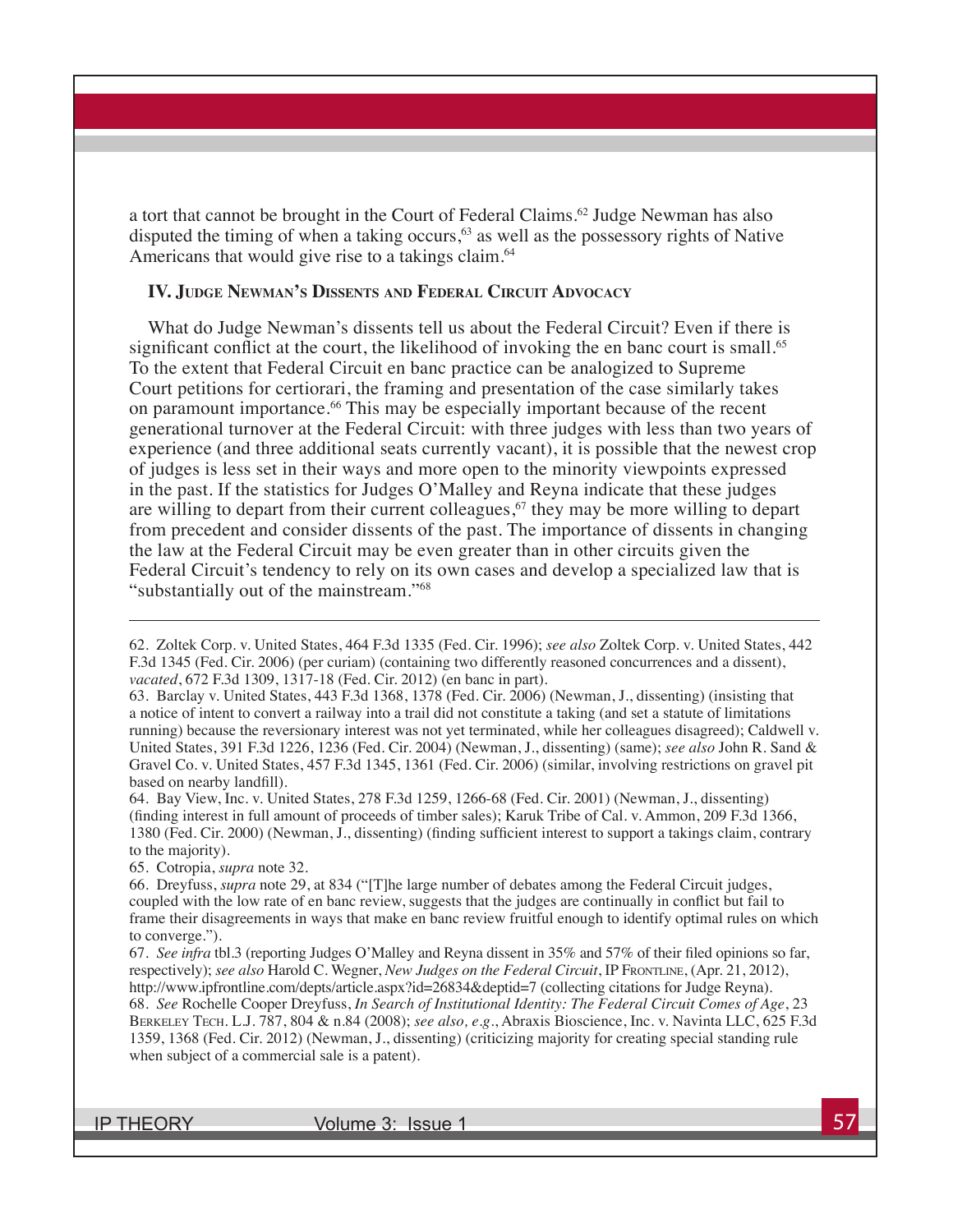Judge Newman's dissents may be instructive on particular doctrinal problems as well. Takings cases may be a particularly interesting doctrine to watch. The recent *Arkansas Game & Fish Commission* case at the Supreme Court is notable. While the Federal Circuit has had several affirmances in recent years, odds favor reversal once certiorari has been granted.69 Judge Newman's opinion in *Arkansas Game & Fish Commission* relied heavily on Supreme Court cases, and is structurally similar to her opinion in *Bilski*70 that was in some ways vindicated.71 *Arkansas Game & Fish Commission* had a similar outcome. While the Supreme Court did not rule that a taking occurred, instead deciding the case on the narrower grounds that the Federal Circuit erred in providing an automatic exemption from normal takings doctrine for temporary floods, $72$  the decision supports Judge Newman's approach.73 It seems plausible that Judge Newman's other disagreements about the proper application of takings law, including the existence of sufficient property interests and timing and accrual of takings claims, will be more influential in the range of takings cases that come before the Federal Circuit.

#### **CONCLUSION**

Judge Newman's dissents provide an alternative vision of the Federal Circuit, both structurally<sup>74</sup> and doctrinally.<sup>75</sup> While the influence of any one dissenting opinion at the court is unknown, Judge Newman's dissents provide divergent, reasoned viewpoints on a broad range of topics. As society, law, and court personnel shift over time, Judge Newman's contrapuntal collection remains (and grows!), waiting to be discovered by a more appreciative audience.

<sup>69.</sup> *See, e.g.*, *Circuit Scorecard*, SCOTUSBlog, http://sblog.s3.amazonaws.com/wp-content/uploads/2012/06/ SB\_scorecard\_OT11\_final.pdf (last visited Nov. 12, 2012) (reporting reversals in 63% of October Term 2011 cases).

<sup>70.</sup> *In re* Bilski, 545 F.3d 943, 976 (Fed. Cir. 2008) (Newman, J., dissenting) (arguing the machine-ortransformation test is inconsistent with Supreme Court precedent).

<sup>71.</sup> Bilski v. Kappos, 130 S. Ct. 3218, 3227 (2010) (rejecting machine-or-transformation as sole test).

<sup>72.</sup> Ark. Game & Fish Comm'n v. United States, No. 11-597, 568 U.S. \_\_\_, slip op. at 13 (U.S. Dec. 4, 2012).

<sup>73.</sup> *Compare id.* at 7-8, *with* Ark. Game & Fish Comm'n v. United States, 637 F.3d 1366, 1381-82 (Fed. Cir. 2011) (Newman, J., dissenting from denial of rehearing en banc).

<sup>74.</sup> *E.g.*, Johnson, *supra* note 2, at 276, 346 (concluding that Judge Newman's dissents "declare a responsible, nonpartisan view that the Federal Circuit has inappropriately moved the balance of its government contract jurisprudence toward protecting the sovereign and the public fisc" and "speak for a frustrated national conscience").

<sup>75.</sup> *See* Mark Rambler, *The Faces of the Federal Circuit; A Look at the Judges that Make U.S. Patent Law*, Recorder (S.F.), Mar. 22, 1999, at 5 (quoting Professor Rochelle Dreyfuss describing Judge Newman as "the most broad-minded" and "willing to think more about interdisciplinary ideas").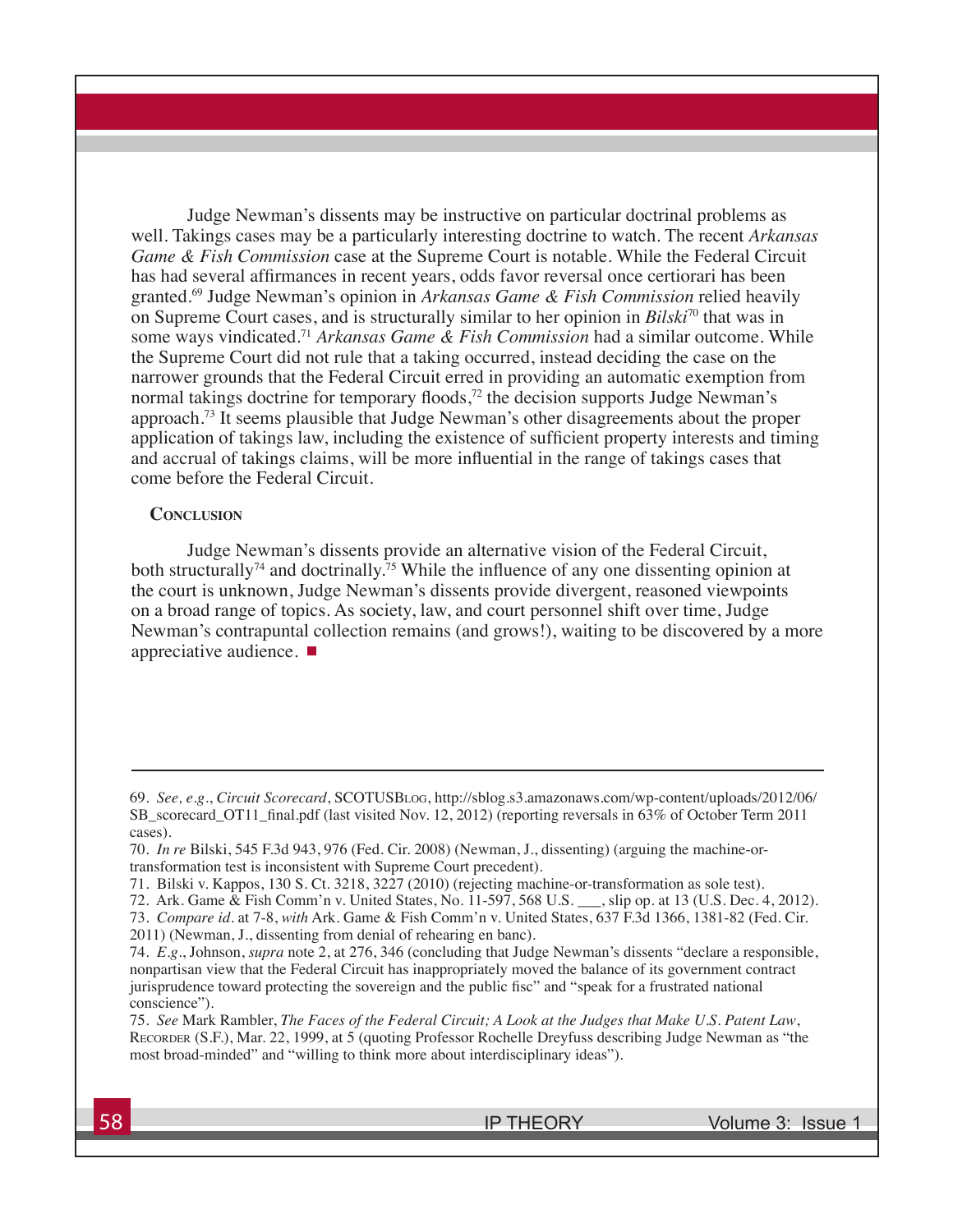| Table 2: Dissent Rates of Judge Newman <sup>76</sup> |                   |          |                |                   |           |                 |       |           |       |  |
|------------------------------------------------------|-------------------|----------|----------------|-------------------|-----------|-----------------|-------|-----------|-------|--|
| <b>Fiscal</b><br>Year $^{77}$                        | $\mathbf{D}^{78}$ | $M^{79}$ | $C^{80}$       | $\mathsf{P}^{81}$ | $D/(D+M)$ | D/<br>$(D+M+C)$ | (D/P) | $(D+M)/P$ | M/P   |  |
| 1985                                                 | 2                 | 19       | $\overline{2}$ | 67                | 0.095     | 0.087           | 0.030 | 0.313     | 0.284 |  |
| 1986                                                 | 4                 | 28       | 6              | 84                | 0.125     | 0.105           | 0.048 | 0.381     | 0.333 |  |
| 1987                                                 | 8                 | 27       | 4              | 128               | 0.229     | 0.205           | 0.063 | 0.273     | 0.211 |  |
| 1988                                                 | 9                 | 31       | 9              | 173               | 0.225     | 0.184           | 0.052 | 0.231     | 0.179 |  |
| 1989                                                 | 11                | 31       | 5              | 195               | 0.262     | 0.234           | 0.056 | 0.215     | 0.159 |  |
| 1990                                                 | 7                 | 23       | 4              | 145               | 0.233     | 0.206           | 0.048 | 0.207     | 0.159 |  |
| 1991                                                 | 10                | 16       | 3              | 177               | 0.385     | 0.345           | 0.056 | 0.147     | 0.090 |  |
| 1992                                                 | 6                 | 31       | 1              | 199               | 0.162     | 0.158           | 0.030 | 0.186     | 0.156 |  |
| 1993                                                 | 9                 | 28       | 6              | 213               | 0.243     | 0.209           | 0.042 | 0.174     | 0.131 |  |
| 1994                                                 | 12                | 34       | 5              | 211               | 0.261     | 0.235           | 0.057 | 0.218     | 0.161 |  |
| 1995                                                 | 11                | 39       | 6              | 260               | 0.220     | 0.196           | 0.042 | 0.192     | 0.150 |  |
| 1996                                                 | 14                | 45       | 6              | 201               | 0.237     | 0.215           | 0.070 | 0.294     | 0.224 |  |
| 1997                                                 | 16                | 45       | 6              | 210               | 0.262     | 0.239           | 0.076 | 0.290     | 0.214 |  |
| 1998                                                 | 12                | 43       | 6              | 212               | 0.218     | 0.197           | 0.057 | 0.259     | 0.203 |  |
| 1999                                                 | 13                | 40       | $\overline{2}$ | 200               | 0.245     | 0.236           | 0.065 | 0.265     | 0.200 |  |
| 2000                                                 | 8                 | 43       | 4              | 224               | 0.157     | 0.145           | 0.036 | 0.228     | 0.192 |  |
| 2001                                                 | 9                 | 57       | $\overline{2}$ | 222               | 0.136     | 0.132           | 0.041 | 0.297     | 0.257 |  |
| 2002                                                 | 19                | 31       | 4              | 196               | 0.380     | 0.352           | 0.097 | 0.255     | 0.158 |  |

76. This table includes all opinions and orders, regardless of publication and precedential status. The dates are based on *fiscal* years (October 1 to September 30), in order to compare against the results reported in Cotropia, *supra* note 32.

77. 1984 is omitted because Judge Newman authored no majority and no dissenting opinions in her first few months on the bench. She did sit on four panels for opinions issued in 1984; that fact is accounted for in total results for the per panel statistics.

78. Number of dissenting opinions, sample Westlaw query for the 2011 results: dis(newman) & da(aft 9/30/2010 & bef 10/1/2011).

79. Number of majority opinions, sample Westlaw query for the 2011 results: ju(newman) & da(aft 9/30/2010 & bef 10/1/2011).

80. Number of concurring opinions, sample Westlaw query for the 2011 results: con(newman) & da(aft 9/30/2010 & bef 10/1/2011).

81. Number of panels sat on, sample Westlaw query for the 2011 results: pa(newman) & da(aft 9/30/2010 & bef 10/1/2011).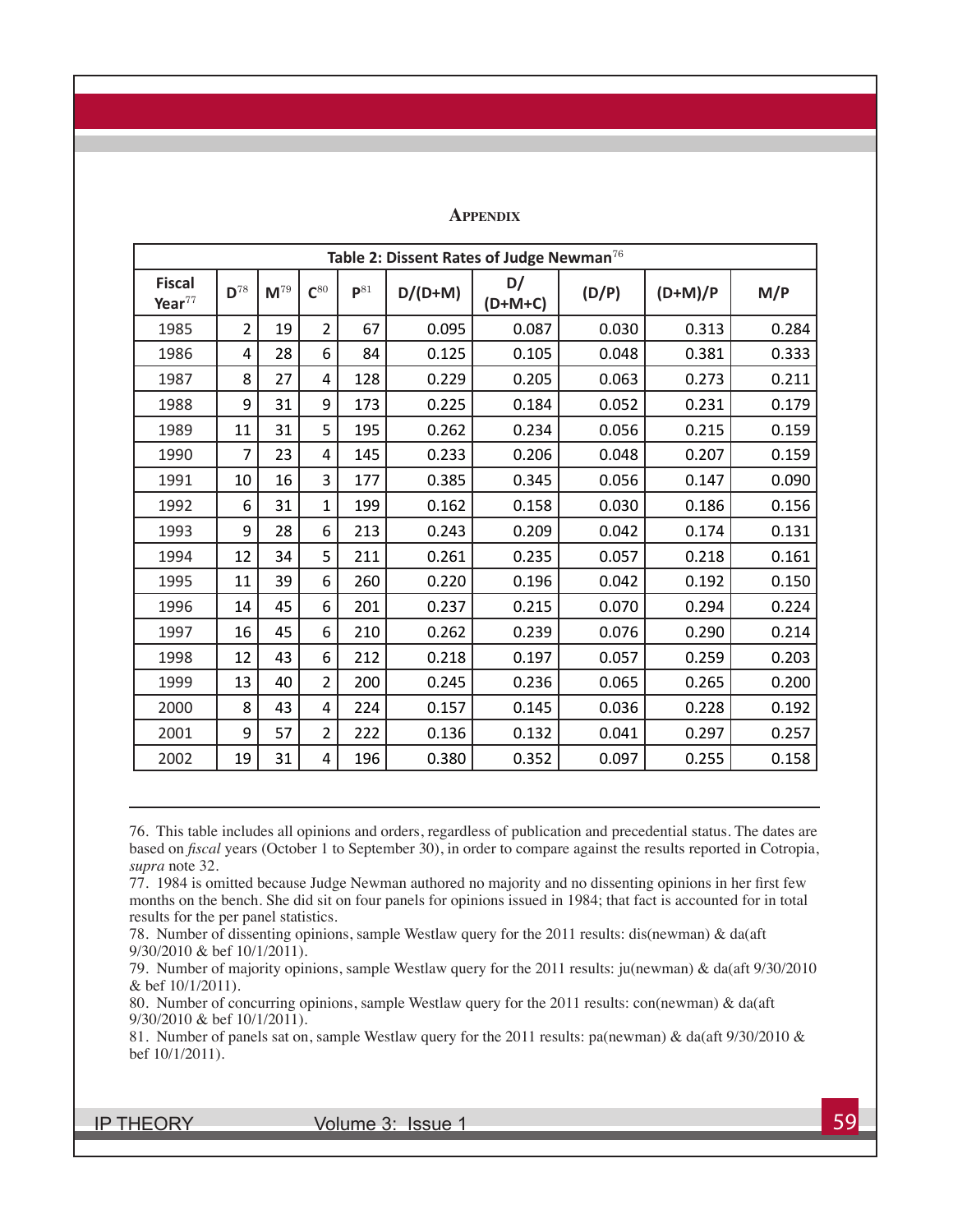| 2003         | 20  | 31  | 8   | 198  | 0.392 | 0.339 | 0.101 | 0.258 | 0.157 |
|--------------|-----|-----|-----|------|-------|-------|-------|-------|-------|
| 2004         | 19  | 28  | 5   | 194  | 0.404 | 0.365 | 0.098 | 0.242 | 0.144 |
| 2005         | 20  | 38  | 5   | 201  | 0.345 | 0.317 | 0.100 | 0.289 | 0.189 |
| 2006         | 18  | 35  | 3   | 235  | 0.340 | 0.321 | 0.077 | 0.226 | 0.149 |
| 2007         | 22  | 32  | 6   | 184  | 0.407 | 0.367 | 0.120 | 0.293 | 0.174 |
| 2008         | 12  | 34  | 3   | 175  | 0.261 | 0.245 | 0.069 | 0.263 | 0.194 |
| 2009         | 19  | 28  | 9   | 196  | 0.404 | 0.339 | 0.097 | 0.240 | 0.143 |
| 2010         | 24  | 25  | 9   | 183  | 0.490 | 0.414 | 0.131 | 0.268 | 0.137 |
| 2011         | 24  | 18  | 4   | 201  | 0.571 | 0.522 | 0.119 | 0.209 | 0.090 |
| 201282       | 11  | 12  | 4   | 115  | 0.478 | 0.407 | 0.096 | 0.200 | 0.104 |
| <b>TOTAL</b> | 369 | 892 | 137 | 5203 | 0.293 | 0.264 | 0.071 | 0.242 | 0.171 |

| Table 3: Dissent Rates at the Federal Circuit <sup>83</sup> |                   |          |                   |                         |                      |           |       |           |       |  |  |
|-------------------------------------------------------------|-------------------|----------|-------------------|-------------------------|----------------------|-----------|-------|-----------|-------|--|--|
| Judge $84$                                                  | $\mathbf{D}^{85}$ | $M^{86}$ | $\mathbf{P}^{87}$ | Years<br>Active $^{88}$ | D/Y                  | $D/(D+M)$ | D/P   | $(D+M)/P$ | M/P   |  |  |
|                                                             |                   |          |                   |                         | <b>Active Judges</b> |           |       |           |       |  |  |
| Newman                                                      | 369               | 892      | 5203              | 28.12                   | 13.12                | 0.293     | 0.071 | 0.242     | 0.171 |  |  |
| Lourie                                                      | 70                | 981      | 4881              | 22.02                   | 3.18                 | 0.067     | 0.014 | 0.215     | 0.201 |  |  |
| Rader                                                       | 87                | 1079     | 5188              | 21.68                   | 4.01                 | 0.075     | 0.017 | 0.225     | 0.208 |  |  |
| <b>Bryson</b>                                               | 52                | 720      | 3752              | 17.54                   | 2.96                 | 0.067     | 0.014 | 0.206     | 0.192 |  |  |
| Linn                                                        | 44                | 452      | 2658              | 12.40                   | 3.55                 | 0.089     | 0.017 | 0.187     | 0.170 |  |  |
| Dyk                                                         | 108               | 474      | 2300              | 11.89                   | 9.09                 | 0.186     | 0.047 | 0.253     | 0.206 |  |  |
| Prost                                                       | 39                | 411      | 2558              | 10.55                   | 3.70                 | 0.087     | 0.015 | 0.176     | 0.161 |  |  |
| Moore                                                       | 24                | 149      | 1144              | 5.60                    | 4.29                 | 0.139     | 0.021 | 0.151     | 0.130 |  |  |

82. Ending 4/13/2012, the day the searches were conducted.

83. I followed the methodology of Cotropia, *supra* note 32, using simple Westlaw searches similar to those laid out *supra* notes 76-79.

84. I'm only including (A) active judges; and (B) senior and past judges with at least five years of active *Federal Circuit* service. The search dates for the senior and past judges eliminate any Court of Claims or Court of Customs and Patent Appeals cases and any decisions while on senior status.

85. Number of dissenting opinions, based on Westlaw query: dis(NAME)&da(aft START & bef END).

86. Number of majority opinions, based on Westlaw query: ju(NAME)&da(aft START & bef END).

87. Number of panels sat on, based on Westlaw query: pa(NAME)&da(aft START & bef END).

88. This is calculated based on the difference between date the searches were conducted (4/13/2012) or the date the judge retired, died, or took senior status, whichever is earlier, and the date on which each judge joined the Federal Circuit.